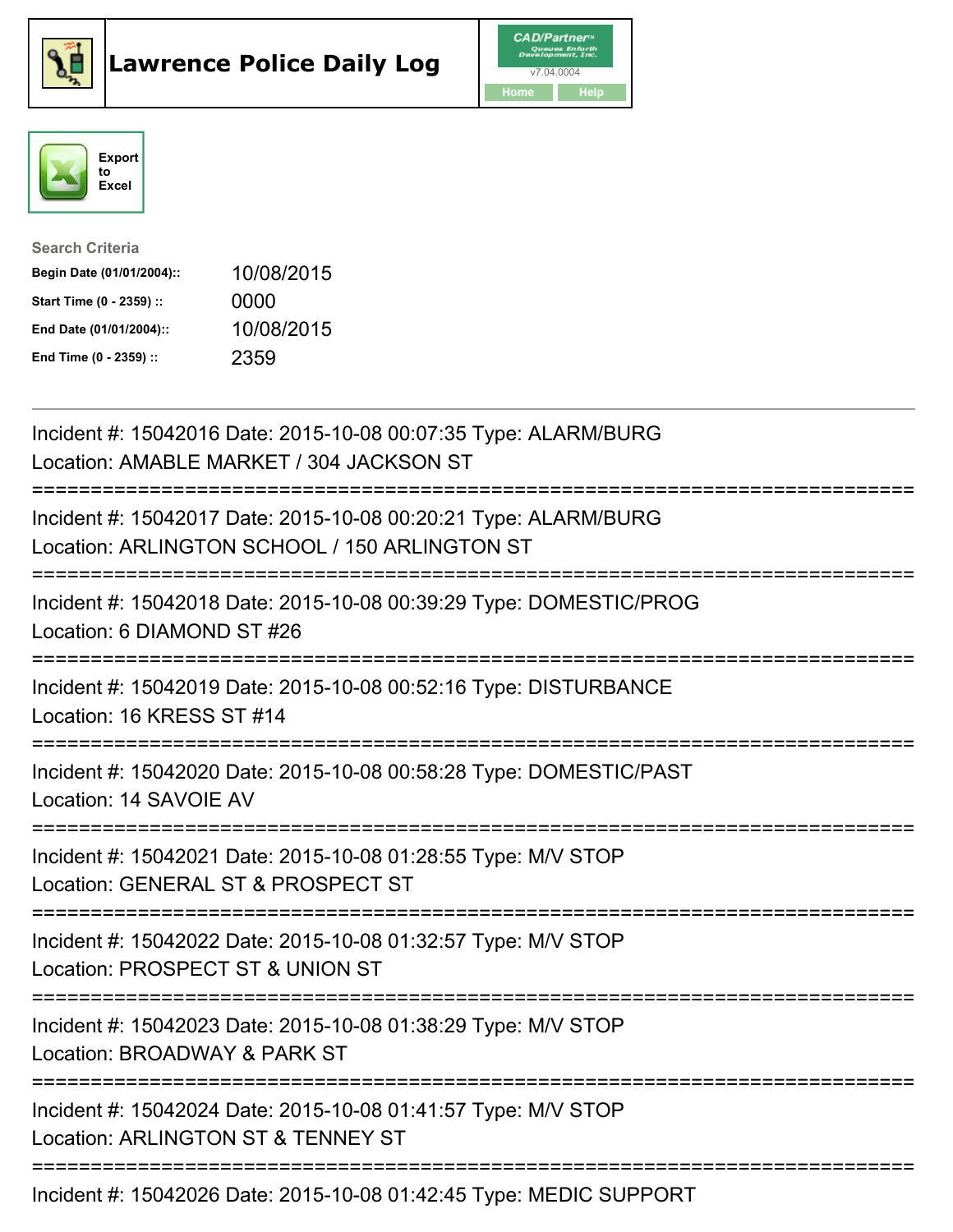Location: 15 BELMONT ST

| Incident #: 15042025 Date: 2015-10-08 01:43:10 Type: M/V STOP<br>Location: S BROADWAY & SHATTUCK ST        |
|------------------------------------------------------------------------------------------------------------|
| Incident #: 15042027 Date: 2015-10-08 01:45:19 Type: ALARMS<br>Location: SAUNDERS CROSSING / 11 DIAMOND ST |
| Incident #: 15042028 Date: 2015-10-08 01:50:45 Type: M/V STOP<br>Location: FRANKLIN ST & LOWELL ST         |
| Incident #: 15042029 Date: 2015-10-08 01:57:51 Type: M/V STOP<br>Location: 700 ESSEX ST                    |
| Incident #: 15042030 Date: 2015-10-08 01:59:50 Type: M/V STOP<br>Location: ESSEX ST & MARGIN ST            |
| Incident #: 15042031 Date: 2015-10-08 02:00:05 Type: M/V STOP<br>Location: ACTON ST & WASHINGTON ST        |
| Incident #: 15042032 Date: 2015-10-08 02:00:12 Type: ALARMS<br>Location: DUNKIN DONUTS / 123 LAWRENCE ST   |
| Incident #: 15042033 Date: 2015-10-08 02:01:29 Type: M/V STOP<br>Location: ESSEX ST & FRANKLIN ST          |
| Incident #: 15042034 Date: 2015-10-08 02:10:58 Type: M/V STOP<br>Location: 700 ESSEX ST                    |
| Incident #: 15042035 Date: 2015-10-08 02:12:27 Type: M/V STOP<br>Location: HAVERHILL ST & JACKSON ST       |
| Incident #: 15042036 Date: 2015-10-08 02:18:37 Type: M/V STOP<br>Location: COMMON ST & JACKSON ST          |
| Incident #: 15042037 Date: 2015-10-08 02:22:32 Type: M/V STOP<br>Location: ESSEX ST & JACKSON ST           |
| Incident #: 15042038 Date: 2015-10-08 02:23:08 Type: M/V STOP<br>Location: 700 ESSEX ST                    |
| $10000 \text{ D}_{\text{obs}}$ , $0045$ , $40,00,00,40$ , $\pi_{\text{max}}$ , $111107$                    |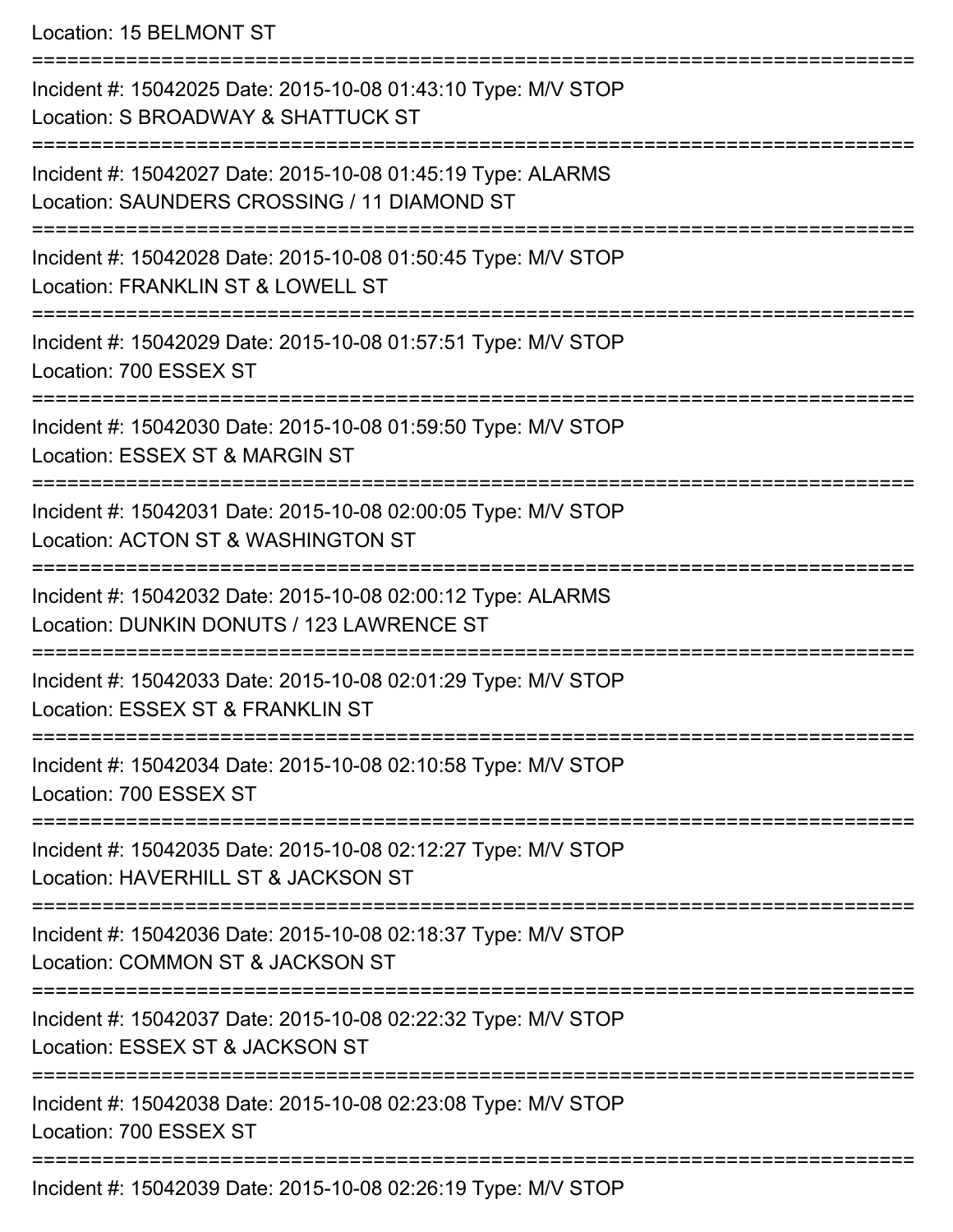| Incident #: 15042040 Date: 2015-10-08 02:27:30 Type: ALARMS<br>Location: PARTHUM SCHOOL / 255 E HAVERHILL ST  |
|---------------------------------------------------------------------------------------------------------------|
| Incident #: 15042041 Date: 2015-10-08 02:55:36 Type: M/V STOP<br>Location: HAMPSHIRE ST & LOWELL ST           |
| Incident #: 15042042 Date: 2015-10-08 02:58:12 Type: M/V STOP<br>Location: E HAVERHILL ST & HOWARD ST         |
| Incident #: 15042043 Date: 2015-10-08 03:13:03 Type: M/V STOP<br>Location: ERVING AV & BENNINGTON ST          |
| Incident #: 15042044 Date: 2015-10-08 03:20:25 Type: M/V STOP<br>Location: RT 114 PLAZA / null                |
| Incident #: 15042045 Date: 2015-10-08 03:21:16 Type: M/V STOP<br>Location: BROADWAY & MANCHESTER ST           |
| Incident #: 15042046 Date: 2015-10-08 03:25:07 Type: M/V STOP<br>Location: RT 114 & RT 495                    |
| Incident #: 15042047 Date: 2015-10-08 03:44:54 Type: M/V STOP<br>Location: RT 114 & RT 495                    |
| Incident #: 15042048 Date: 2015-10-08 03:59:19 Type: M/V STOP<br>Location: PARKER ST & SALEM ST               |
| Incident #: 15042049 Date: 2015-10-08 05:17:40 Type: MEDIC SUPPORT<br>Location: 65 WILLOW ST FL 1             |
| Incident #: 15042050 Date: 2015-10-08 05:59:51 Type: MEDIC SUPPORT<br>Location: HANSONS MARKET / 140 WATER ST |
| Incident #: 15042051 Date: 2015-10-08 06:27:03 Type: MV/BLOCKING<br>Location: 46 ABBOTT ST                    |
| Incident #: 15042052 Date: 2015-10-08 06:39:18 Type: M/V STOP<br>Location: BROADWAY & COMMON ST               |
| Incident #: 15042053 Date: 2015-10-08 06:48:08 Type: B&E/PAST                                                 |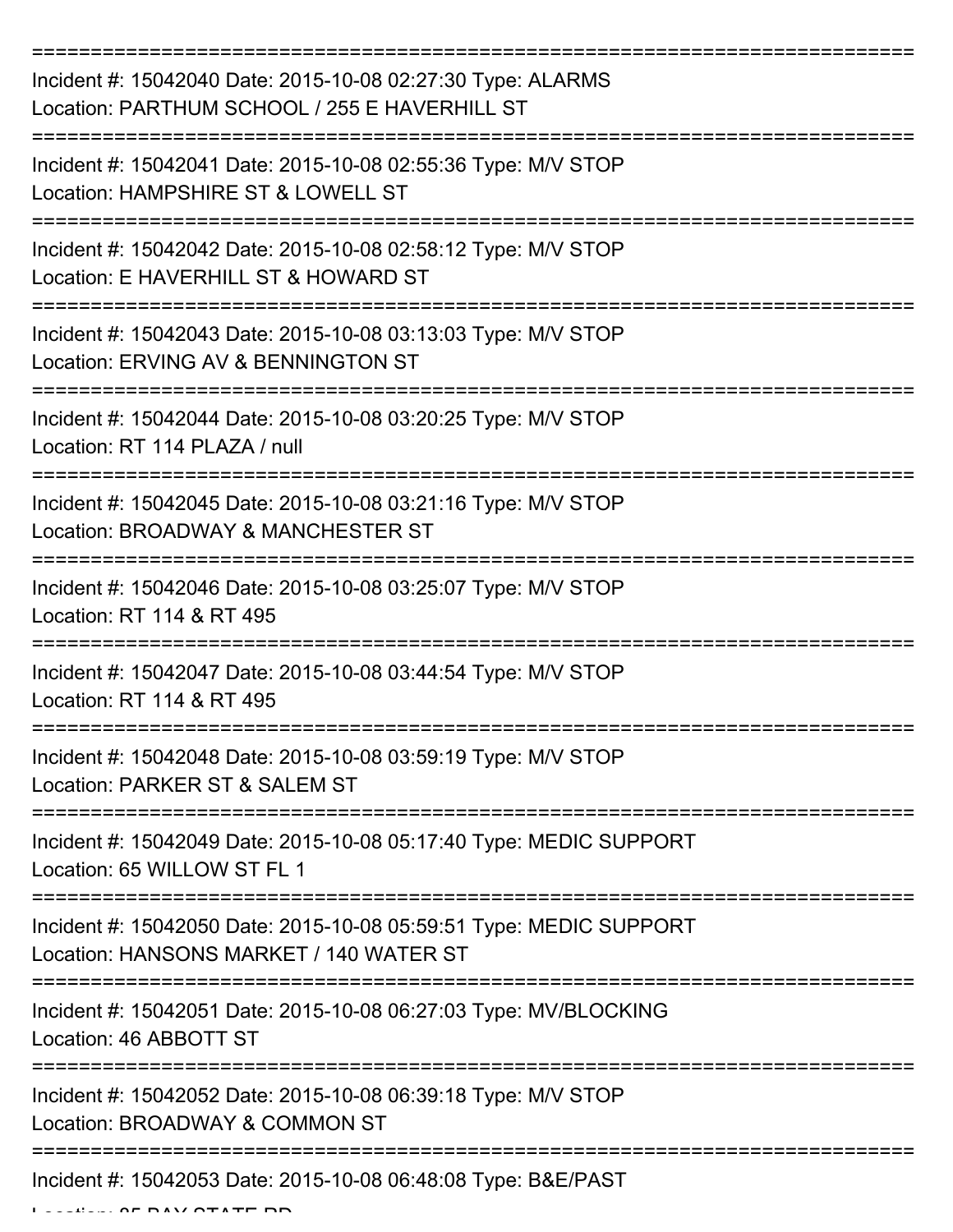| Incident #: 15042054 Date: 2015-10-08 06:48:14 Type: B&E/PAST<br>Location: 83 BAY STATE RD                 |
|------------------------------------------------------------------------------------------------------------|
| Incident #: 15042055 Date: 2015-10-08 06:54:31 Type: LARCENY/PAST<br>Location: 495 HAMPSHIRE ST            |
| Incident #: 15042056 Date: 2015-10-08 06:56:16 Type: DOMESTIC/PAST<br>Location: 49 BRADFORD ST             |
| Incident #: 15042057 Date: 2015-10-08 07:01:52 Type: B&E/MV/PAST<br>Location: 46 THORNDIKE ST              |
| Incident #: 15042058 Date: 2015-10-08 07:20:35 Type: PARK & WALK<br>Location: BROADWAY & HAVERHILL ST      |
| Incident #: 15042059 Date: 2015-10-08 07:23:15 Type: M/V STOP<br>Location: ANDOVER ST & WINTHROP AV        |
| Incident #: 15042060 Date: 2015-10-08 07:29:24 Type: M/V STOP<br>Location: BOXFORD ST & WINTHROP AV        |
| Incident #: 15042061 Date: 2015-10-08 07:31:02 Type: M/V STOP<br>Location: 132YS2 / CHESTNUT ST & SHORT ST |
| Incident #: 15042062 Date: 2015-10-08 07:36:52 Type: M/V STOP<br>Location: BROADWAY & TREMONT ST           |
| Incident #: 15042063 Date: 2015-10-08 07:39:51 Type: ALARMS<br>Location: RENNIE RESIDENCE / 83 WESLEY ST   |
| Incident #: 15042064 Date: 2015-10-08 07:51:07 Type: M/V STOP<br>Location: DOYLE ST & WATER ST             |
| Incident #: 15042065 Date: 2015-10-08 08:00:36 Type: ROBBERY UNARM<br>Location: LAWRENCE ST & OAK ST       |
| Incident #: 15042066 Date: 2015-10-08 08:05:33 Type: M/V STOP<br>Location: RIVERSIDE DR & WACHUSETTS AV    |
| Incident #: 15042067 Date: 2015-10-08 08:11:55 Type: M/V STOP                                              |

Location: CANIAL ST & HAMPSHIPE ST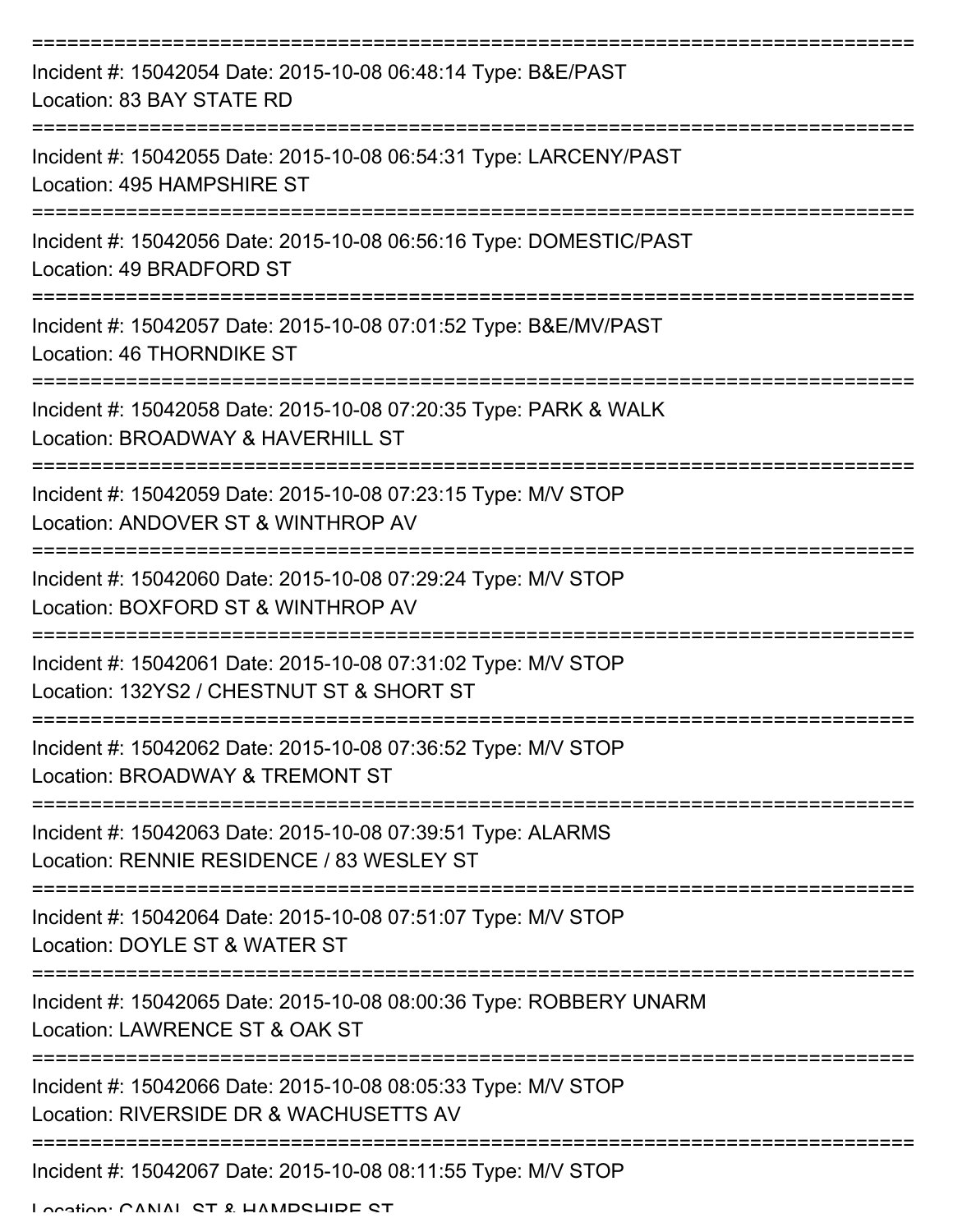| Incident #: 15042068 Date: 2015-10-08 08:26:31 Type: LARCENY/PAST<br>Location: OLD HIGH SCHOOL / 233 HAVERHILL ST |
|-------------------------------------------------------------------------------------------------------------------|
| Incident #: 15042069 Date: 2015-10-08 09:11:22 Type: STOL/MV/PAS<br>Location: 8 SWAN ST                           |
| Incident #: 15042070 Date: 2015-10-08 09:16:09 Type: DRUG VIO<br>Location: 25 HANCOCK ST                          |
| Incident #: 15042071 Date: 2015-10-08 09:27:21 Type: MV/BLOCKING<br>Location: 439 S UNION ST                      |
| Incident #: 15042072 Date: 2015-10-08 09:38:49 Type: INVESTIGATION<br>Location: 106 MARSTON ST                    |
| Incident #: 15042074 Date: 2015-10-08 09:41:50 Type: HARASSMENT<br><b>Location: 50 PLEASANT ST</b>                |
| Incident #: 15042073 Date: 2015-10-08 09:42:25 Type: MISSING PERS<br>Location: BREEN SCHOOL / 114 OSGOOD ST       |
| Incident #: 15042075 Date: 2015-10-08 09:43:00 Type: M/V STOP<br>Location: LAWRENCE ST & LEXINGTON ST             |
| Incident #: 15042076 Date: 2015-10-08 09:53:07 Type: ALARM/BURG<br>Location: 151 FERRY ST                         |
| Incident #: 15042077 Date: 2015-10-08 09:58:35 Type: SUS PERS/MV<br>Location: ERVING AV & MYRTLE CT               |
| Incident #: 15042078 Date: 2015-10-08 10:00:56 Type: PARK & WALK<br>Location: BRADFORD ST & BROADWAY              |
| Incident #: 15042079 Date: 2015-10-08 10:13:19 Type: M/V STOP<br>Location: 205 BROADWAY                           |
| Incident #: 15042080 Date: 2015-10-08 10:15:46 Type: RECOV/STOL/MV<br><b>Location: SUNSET AV</b>                  |
| Incident #: 15042081 Date: 2015-10-08 10:18:44 Type: TOW OF M/V<br>Location: APPLETON ST & ESSEX ST               |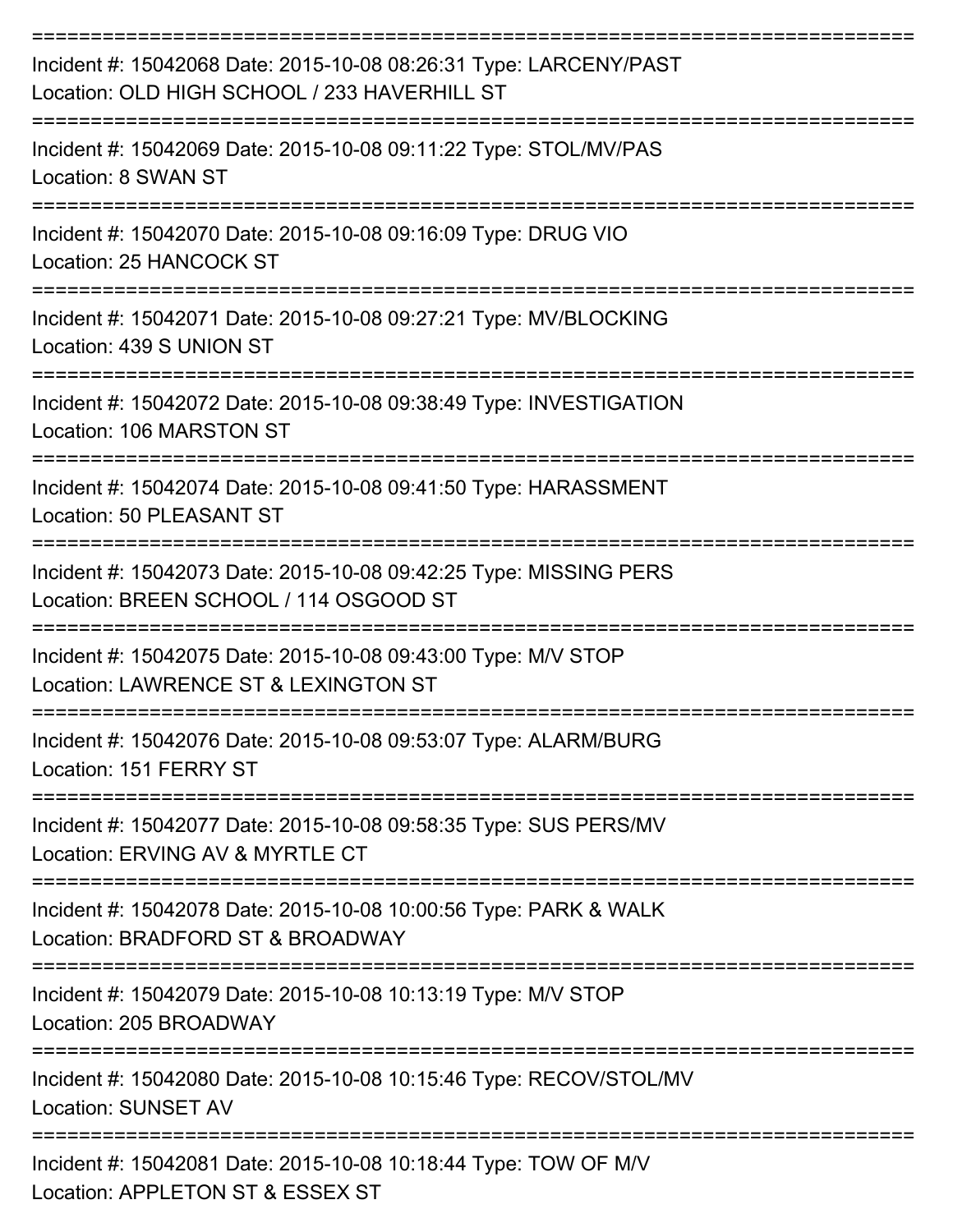| Incident #: 15042083 Date: 2015-10-08 10:27:58 Type: LIC PLATE STO<br>Location: 4 SAVOIE AV                                                                          |
|----------------------------------------------------------------------------------------------------------------------------------------------------------------------|
| ==================================<br>Incident #: 15042082 Date: 2015-10-08 10:29:01 Type: SELECTIVE ENF<br>Location: S UNION ST & WINTHROP AV<br>.----------------- |
| Incident #: 15042084 Date: 2015-10-08 10:29:53 Type: INVESTIGATION<br>Location: 90 LOWELL ST                                                                         |
| Incident #: 15042085 Date: 2015-10-08 10:31:37 Type: TOW OF M/V<br>Location: 2 MUSEUM SQ                                                                             |
| Incident #: 15042086 Date: 2015-10-08 10:35:47 Type: M/V STOP<br>Location: WINTHROP AV                                                                               |
| Incident #: 15042087 Date: 2015-10-08 10:40:48 Type: B&E FOLLOW UP<br>Location: 417 CANAL ST                                                                         |
| Incident #: 15042088 Date: 2015-10-08 10:42:52 Type: INVESTIGATION<br>Location: 71 NORTH PARISH ROAD                                                                 |
| Incident #: 15042089 Date: 2015-10-08 10:46:16 Type: M/V STOP<br>Location: WINTHROP AV                                                                               |
| Incident #: 15042091 Date: 2015-10-08 10:51:51 Type: DRUG VIO<br>Location: 50 BROADWAY                                                                               |
| Incident #: 15042090 Date: 2015-10-08 10:52:38 Type: M/V STOP<br>Location: S UNION ST & WINTHROP AV                                                                  |
| Incident #: 15042092 Date: 2015-10-08 11:03:59 Type: TOW OF M/V<br>Location: 110 BROOKFIELD ST                                                                       |
| Incident #: 15042093 Date: 2015-10-08 11:05:11 Type: INVEST CONT<br>Location: 267 PARK ST                                                                            |
| Incident #: 15042094 Date: 2015-10-08 11:06:22 Type: ASSSIT OTHER PD<br>Location: 406 LOWELL ST                                                                      |
| Incident #: 15042095 Date: 2015-10-08 11:11:21 Type: SUS PERS/MV<br><b>Location: LOWELL ST</b>                                                                       |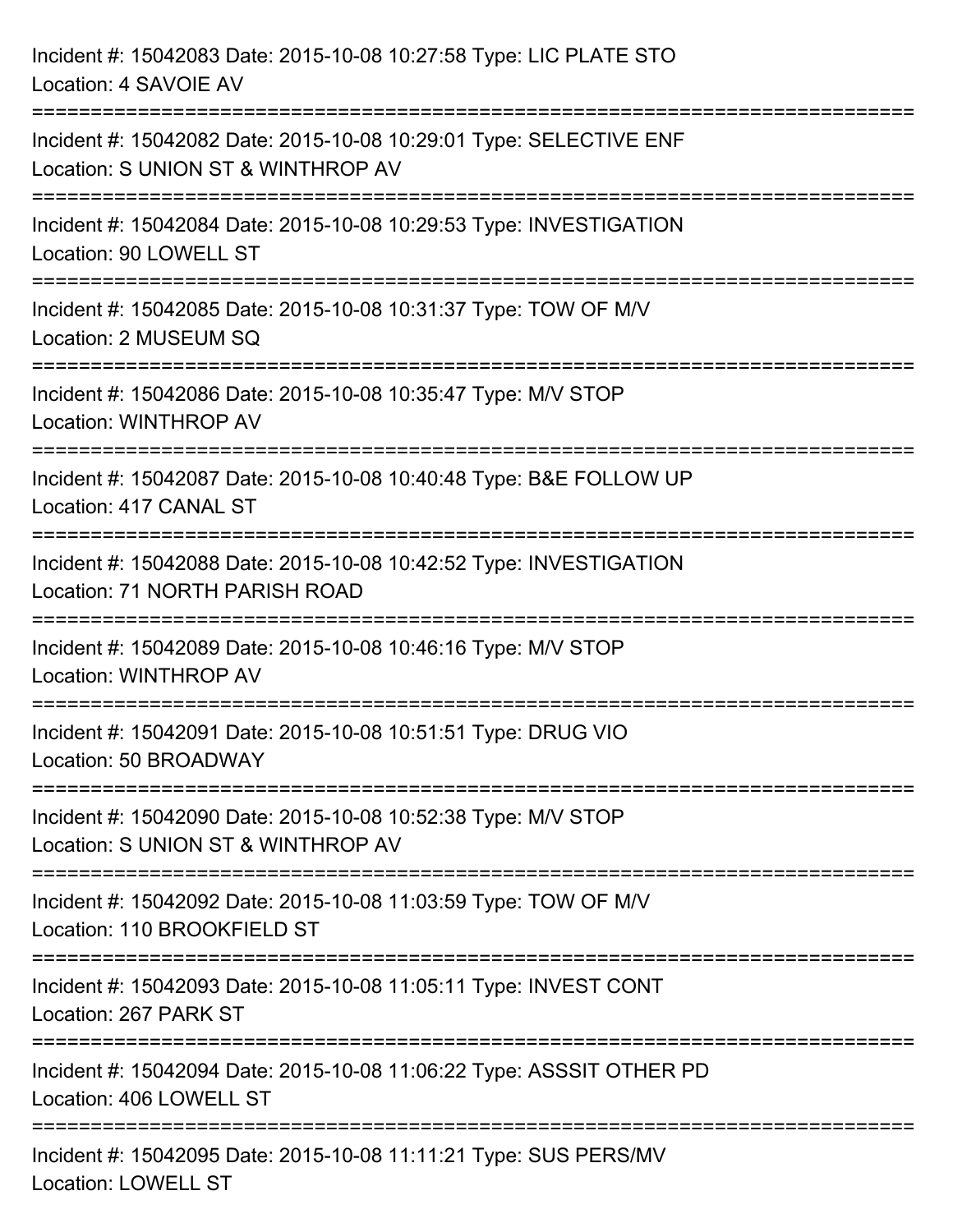| Incident #: 15042096 Date: 2015-10-08 11:19:53 Type: DISTURBANCE<br>Location: 12 METHUEN ST FL 3RD                              |
|---------------------------------------------------------------------------------------------------------------------------------|
| Incident #: 15042097 Date: 2015-10-08 11:22:27 Type: UNWANTEDGUEST<br>Location: TEDESCHI / 390 S UNION ST                       |
| Incident #: 15042098 Date: 2015-10-08 11:29:58 Type: DISORDERLY<br>Location: 260 MERRIMACK ST                                   |
| Incident #: 15042099 Date: 2015-10-08 11:46:30 Type: UNWANTEDGUEST<br>Location: 141 AMESBURY ST #207                            |
| Incident #: 15042100 Date: 2015-10-08 11:48:20 Type: SUS PERS/MV<br><b>Location: 46 TRENTON ST</b>                              |
| Incident #: 15042101 Date: 2015-10-08 11:49:45 Type: M/V STOP<br>Location: ANDOVER ST & CLIFTON ST                              |
| Incident #: 15042103 Date: 2015-10-08 11:53:31 Type: ALARM/BURG<br>Location: 66 WEARE ST #3<br>================================ |
| Incident #: 15042102 Date: 2015-10-08 11:53:34 Type: SUS PERS/MV<br>Location: METHUEN ST & MILL ST                              |
| Incident #: 15042104 Date: 2015-10-08 11:59:16 Type: GENERAL SERV<br>Location: 2 COPLEY ST<br>========================          |
| Incident #: 15042105 Date: 2015-10-08 12:12:57 Type: M/V STOP<br>Location: HAMPSHIRE ST & PARK ST                               |
| Incident #: 15042106 Date: 2015-10-08 12:25:38 Type: DOMESTIC/PROG<br>Location: 60 GROTON ST FL 1ST                             |
| Incident #: 15042107 Date: 2015-10-08 12:29:19 Type: ALARM/BURG<br>Location: 160 WINTHROP AV #10                                |
| Incident #: 15042108 Date: 2015-10-08 12:37:42 Type: DOMESTIC/PROG<br>Location: 64 GROTON ST FL 1ST                             |
| Incident #: 15042109 Date: 2015-10-08 12:40:37 Type: ABAND MV<br>Location: 69 ERVING AV                                         |

===========================================================================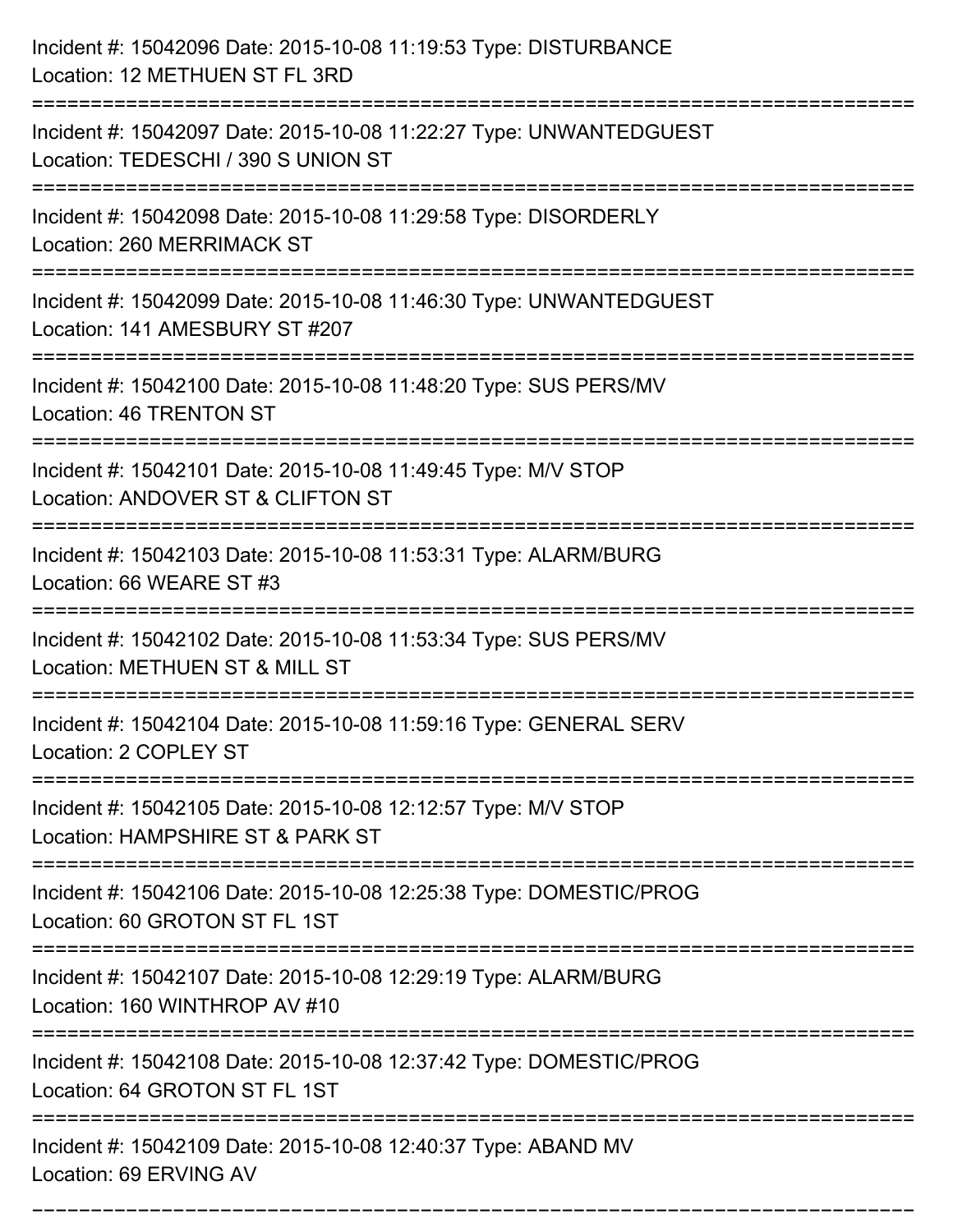| Incident #: 15042110 Date: 2015-10-08 13:06:56 Type: INVEST CONT<br>Location: 385 WATER ST                                    |
|-------------------------------------------------------------------------------------------------------------------------------|
| Incident #: 15042111 Date: 2015-10-08 13:10:03 Type: SUS PERS/MV<br>Location: 138 WILLOW ST                                   |
| Incident #: 15042112 Date: 2015-10-08 13:19:48 Type: INVEST CONT<br>Location: 130 CROSS ST #1                                 |
| Incident #: 15042113 Date: 2015-10-08 13:30:29 Type: AUTO ACC/NO PI<br>Location: 360 MERRIMACK ST #BLDG 500                   |
| Incident #: 15042115 Date: 2015-10-08 13:30:48 Type: TRESPASSING<br>Location: 73 WINTHROP AV                                  |
| Incident #: 15042114 Date: 2015-10-08 13:31:55 Type: SUS PERS/MV<br>Location: 62 POPLAR ST                                    |
| Incident #: 15042116 Date: 2015-10-08 13:52:25 Type: DRUG VIO<br>Location: LAWRENCE ST & WALNUT ST                            |
| Incident #: 15042117 Date: 2015-10-08 13:55:12 Type: NOTIFICATION<br>Location: 42 KENDRICK ST                                 |
| Incident #: 15042118 Date: 2015-10-08 14:05:12 Type: SUS PERS/MV<br>Location: 430 N CANAL ST                                  |
| Incident #: 15042119 Date: 2015-10-08 14:16:14 Type: AUTO ACC/NO PI<br>Location: 100 ERVING AV                                |
| Incident #: 15042120 Date: 2015-10-08 14:27:23 Type: INVESTIGATION<br>Location: 71 N PARISH RD                                |
| Incident #: 15042121 Date: 2015-10-08 14:35:31 Type: ALARM/BURG<br><b>Location: 3 CAULKINS CT</b><br>------------------------ |
| Incident #: 15042122 Date: 2015-10-08 14:41:39 Type: M/V STOP<br>Location: 275 BROADWAY                                       |
| Incident #: 15042123 Date: 2015-10-08 14:51:17 Type: ASSSIT OTHER PD<br>Location: 133 ESSEX ST                                |
|                                                                                                                               |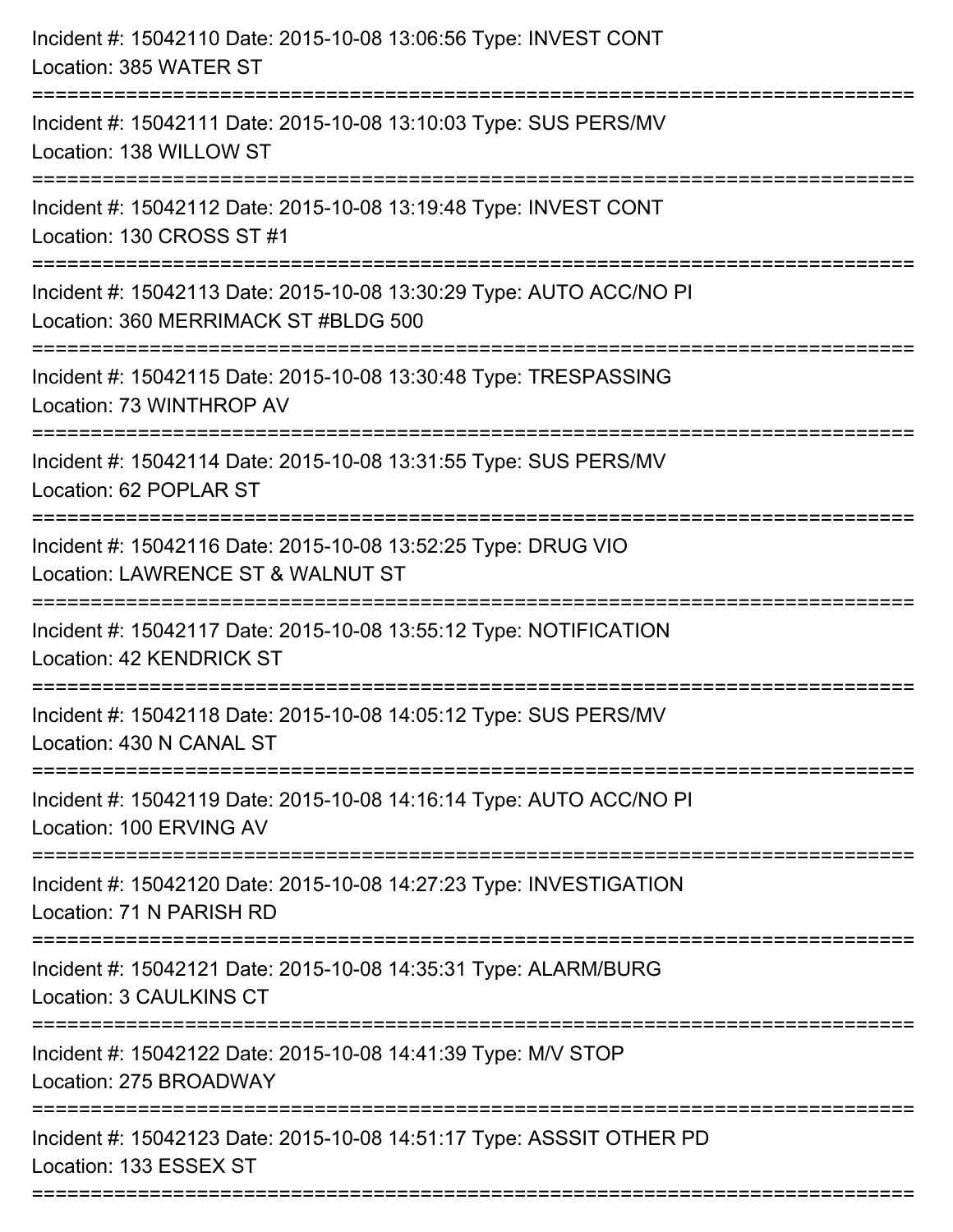Location: BEACON & ANDOVER

| Incident #: 15042125 Date: 2015-10-08 15:33:01 Type: M/V STOP<br>Location: HAVERHILL ST & NEWBURY ST                |
|---------------------------------------------------------------------------------------------------------------------|
| Incident #: 15042126 Date: 2015-10-08 15:42:41 Type: EXTRA SURVEIL<br>Location: 129 SPRINGFIELD ST                  |
| Incident #: 15042127 Date: 2015-10-08 15:46:36 Type: WARRANT SERVE<br>Location: 90 LOWELL ST                        |
| Incident #: 15042128 Date: 2015-10-08 15:48:18 Type: LARCENY/MV/PAST<br>Location: 198 JACKSON ST                    |
| Incident #: 15042129 Date: 2015-10-08 15:56:20 Type: LARCENY/PAST<br>Location: 233 HAVERHILL ST                     |
| Incident #: 15042130 Date: 2015-10-08 16:07:26 Type: AUTO ACC/NO PI<br>Location: WAVE GAS STATION / 325 WINTHROP AV |
| Incident #: 15042131 Date: 2015-10-08 16:18:21 Type: LARCENY/PAST<br>Location: 9 OSGOOD ST                          |
| Incident #: 15042132 Date: 2015-10-08 16:28:41 Type: ALARM/BURG<br>Location: BHUNTA KOY / 160 WINTHROP AV           |
| Incident #: 15042133 Date: 2015-10-08 16:40:49 Type: M/V STOP<br>Location: FARNHAM ST & PARKER ST                   |
| Incident #: 15042134 Date: 2015-10-08 16:43:02 Type: 209A/SERVE<br>Location: 92 HAVERHILL ST                        |
| Incident #: 15042135 Date: 2015-10-08 16:44:05 Type: MAN DOWN<br>Location: 345 HAVERHILL ST                         |
| Incident #: 15042136 Date: 2015-10-08 16:52:23 Type: WIRE DOWN<br>Location: HAMPSHIRE ST & PARK ST                  |
| Incident #: 15042137 Date: 2015-10-08 17:05:05 Type: LOST PROPERTY<br>Location: 90 LOWELL ST                        |
|                                                                                                                     |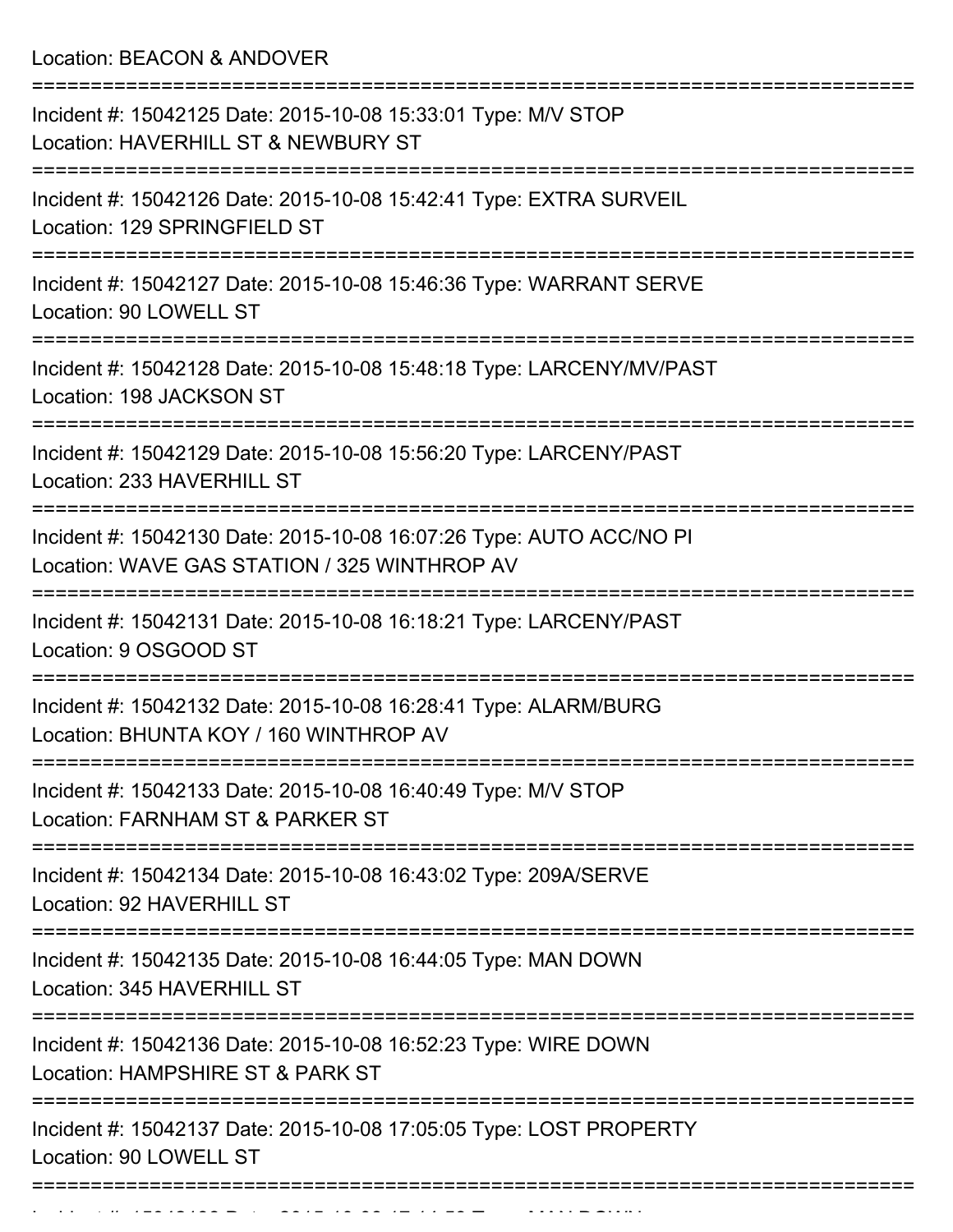Location: 404 HAVERHILL ST

=========================================================================== Incident #: 15042139 Date: 2015-10-08 17:19:30 Type: MEDIC SUPPORT Location: 131 BENNINGTON ST FL 1 =========================================================================== Incident #: 15042140 Date: 2015-10-08 17:22:57 Type: M/V STOP Location: BOWDOIN ST & S BROADWAY =========================================================================== Incident #: 15042141 Date: 2015-10-08 17:24:36 Type: M/V STOP Location: MERRIMACK ST & S BROADWAY =========================================================================== Incident #: 15042142 Date: 2015-10-08 17:29:14 Type: M/V STOP Location: COMMON ST & UNION ST =========================================================================== Incident #: 15042143 Date: 2015-10-08 17:31:10 Type: DOMESTIC/PROG Location: 30 CHESTNUT ST FL 1 =========================================================================== Incident #: 15042144 Date: 2015-10-08 17:31:44 Type: SELECTIVE ENF Location: BROADWAY & LOWELL ST =========================================================================== Incident #: 15042145 Date: 2015-10-08 17:32:40 Type: MEDIC SUPPORT Location: 132 SPRINGFIELD ST =========================================================================== Incident #: 15042146 Date: 2015-10-08 17:36:06 Type: LARCENY/PAST Location: 8 MASON ST =========================================================================== Incident #: 15042147 Date: 2015-10-08 17:39:50 Type: M/V STOP Location: FOSTER ST & MARKET ST =========================================================================== Incident #: 15042148 Date: 2015-10-08 17:44:34 Type: RECOV/STOL/MV Location: 335 LAWRENCE ST =========================================================================== Incident #: 15042149 Date: 2015-10-08 17:49:13 Type: MV/BLOCKING Location: PROSPECT ST & VINE ST =========================================================================== Incident #: 15042150 Date: 2015-10-08 18:08:06 Type: ALARM/BURG Location: PRIMITIVE METHODIST CHURCH / 201 HAVERHILL ST =========================================================================== Incident #: 15042151 Date: 2015-10-08 18:17:41 Type: NOTIFICATION Location: 18 MARSTON ST ===========================================================================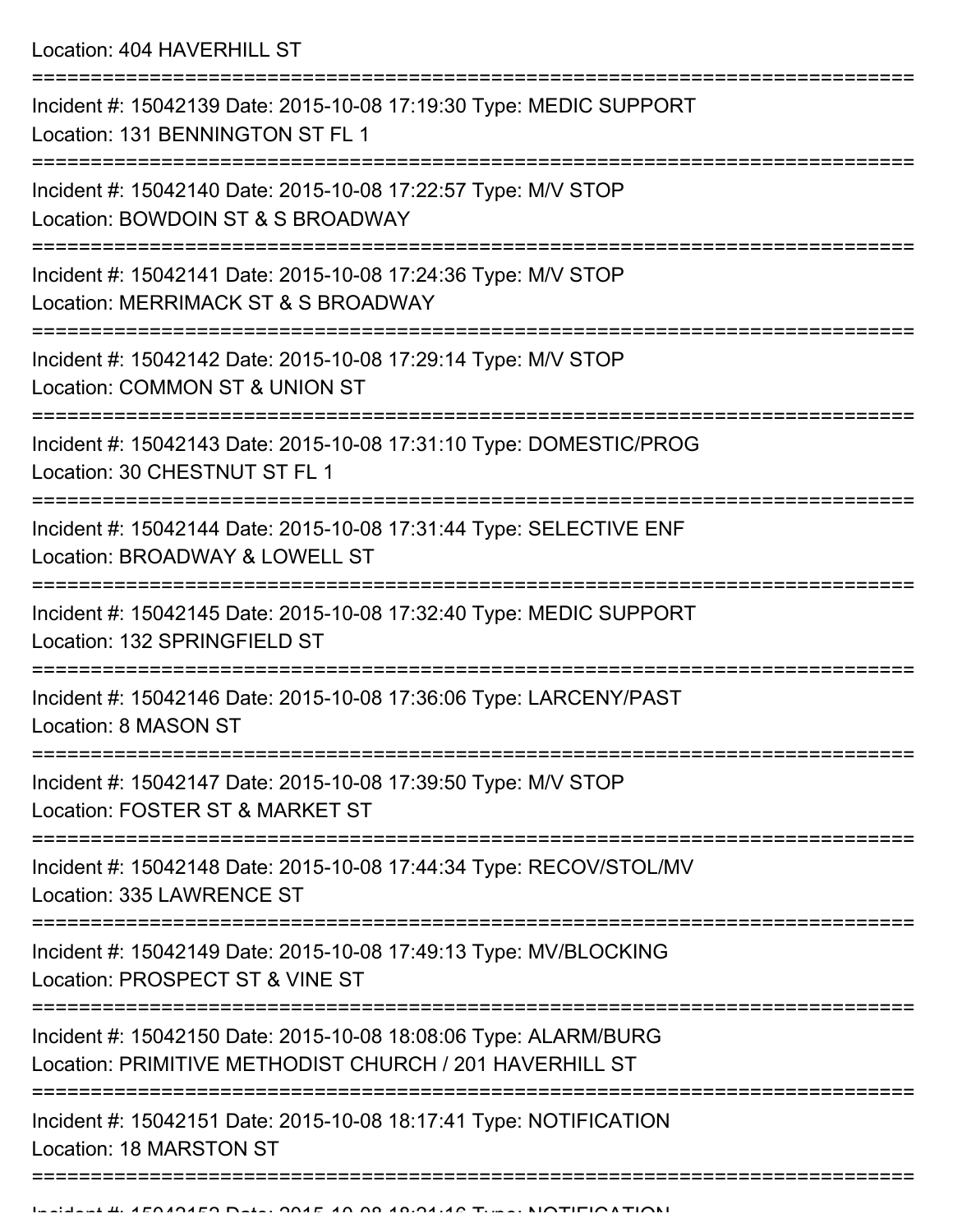Location: 20 MARSTON ST =========================================================================== Incident #: 15042153 Date: 2015-10-08 18:24:08 Type: M/V STOP Location: 175 HAVERHILL ST =========================================================================== Incident #: 15042154 Date: 2015-10-08 18:30:48 Type: MEDIC SUPPORT Location: 110 MARKET ST FL 2 =========================================================================== Incident #: 15042155 Date: 2015-10-08 18:37:00 Type: SUICIDE ATTEMPT Location: OASIS ADULT HEALTH CENTER / 120 BROADWAY =========================================================================== Incident #: 15042156 Date: 2015-10-08 18:48:42 Type: MEDIC SUPPORT Location: 159 NEWBURY #4 =========================================================================== Incident #: 15042157 Date: 2015-10-08 18:49:52 Type: M/V STOP Location: 380 S UNION ST =========================================================================== Incident #: 15042158 Date: 2015-10-08 18:52:55 Type: M/V STOP Location: 500 RIVERSIDE DR =========================================================================== Incident #: 15042159 Date: 2015-10-08 18:58:13 Type: DISORDERLY Location: 349 LAWRENCE ST =========================================================================== Incident #: 15042160 Date: 2015-10-08 18:59:38 Type: M/V STOP Location: 348 LOWELL ST =========================================================================== Incident #: 15042161 Date: 2015-10-08 19:14:13 Type: GENERAL SERV Location: BERKELEY ST & JACKSON ST =========================================================================== Incident #: 15042162 Date: 2015-10-08 19:22:10 Type: AUTO ACC/NO PI Location: 11 CUSTER ST =========================================================================== Incident #: 15042163 Date: 2015-10-08 19:23:13 Type: M/V STOP Location: STORROW ST & WOODLAND ST =========================================================================== Incident #: 15042164 Date: 2015-10-08 19:23:50 Type: M/V STOP Location: HAMPSHIRE ST & LAWRENCE ST =========================================================================== Incident #: 15042165 Date: 2015-10-08 19:35:09 Type: CK WELL BEING Location: 63 BROOK ST FL 3RD ===========================================================================

Incident #: 15042166 Date: 2015-10-08 19:38:49 Type: SUS PERS/MV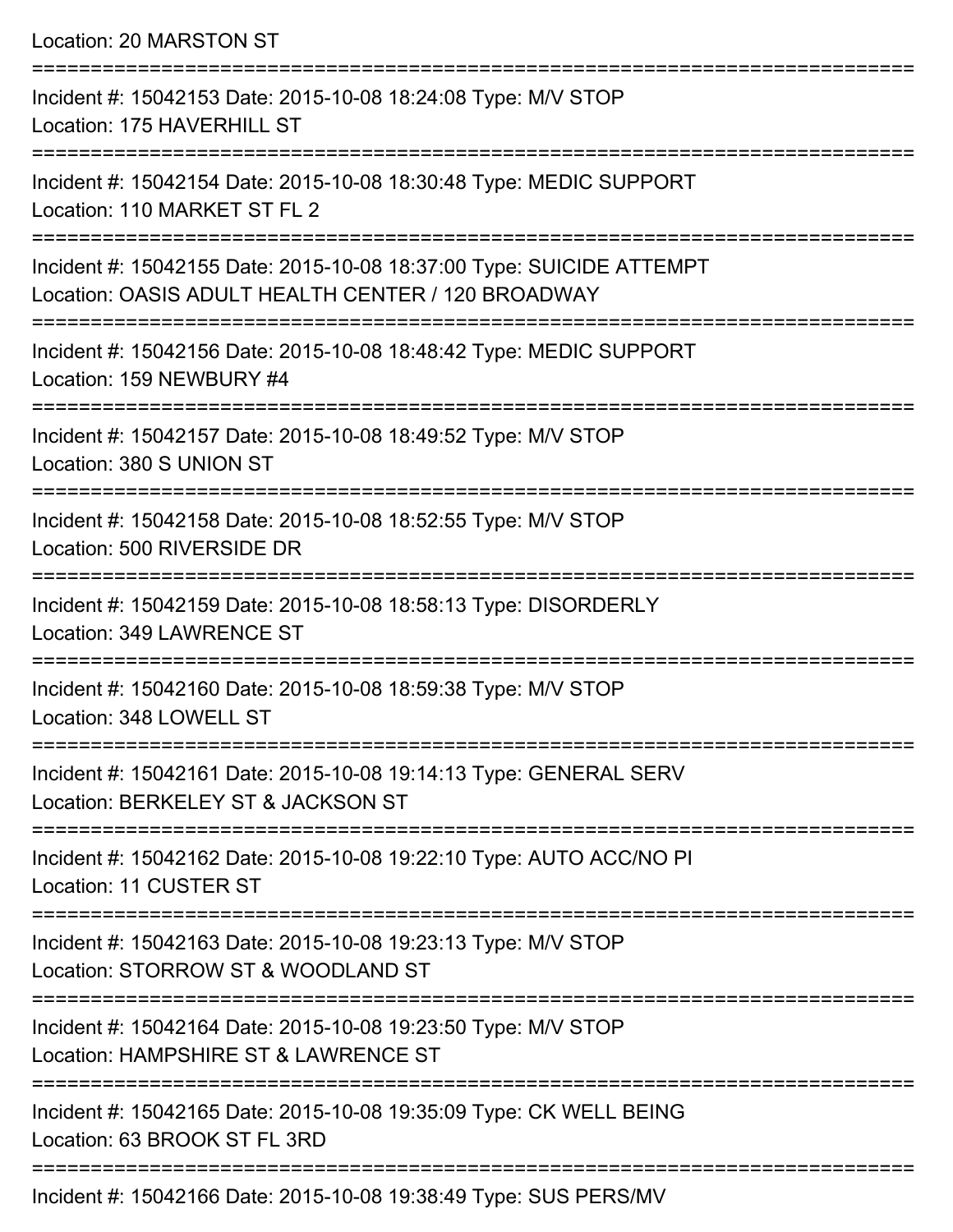| Incident #: 15042167 Date: 2015-10-08 19:42:56 Type: M/V STOP<br>Location: BROADWAY & LOWELL ST       |
|-------------------------------------------------------------------------------------------------------|
| Incident #: 15042168 Date: 2015-10-08 19:43:59 Type: M/V STOP<br>Location: BROADWAY & LOWELL ST       |
| Incident #: 15042169 Date: 2015-10-08 19:44:48 Type: M/V STOP<br>Location: BROADWAY & LOWELL ST       |
| Incident #: 15042170 Date: 2015-10-08 19:45:44 Type: M/V STOP<br>Location: BROADWAY & LOWELL ST       |
| Incident #: 15042171 Date: 2015-10-08 19:46:26 Type: M/V STOP<br>Location: BROADWAY & LOWELL ST       |
| Incident #: 15042172 Date: 2015-10-08 19:46:55 Type: M/V STOP<br>Location: BROADWAY & LOWELL ST       |
| Incident #: 15042173 Date: 2015-10-08 19:47:33 Type: M/V STOP<br>Location: BROADWAY & LOWELL ST       |
| Incident #: 15042174 Date: 2015-10-08 19:48:07 Type: M/V STOP<br>Location: BROADWAY & LOWELL ST       |
| Incident #: 15042175 Date: 2015-10-08 19:48:36 Type: M/V STOP<br>Location: BROADWAY & LOWELL ST       |
| Incident #: 15042176 Date: 2015-10-08 19:50:25 Type: M/V STOP<br>Location: BROADWAY & LOWELL ST       |
| Incident #: 15042177 Date: 2015-10-08 19:52:26 Type: M/V STOP<br>Location: BROADWAY & LOWELL ST       |
| Incident #: 15042178 Date: 2015-10-08 19:52:50 Type: SUS PERS/MV<br>Location: BENNINGTON ST & FERN ST |
| Incident #: 15042179 Date: 2015-10-08 19:53:05 Type: M/V STOP<br>Location: BROADWAY & LOWELL ST       |
| Incident #: 15042181 Date: 2015-10-08 19:53:20 Type: DOMESTIC/PROG                                    |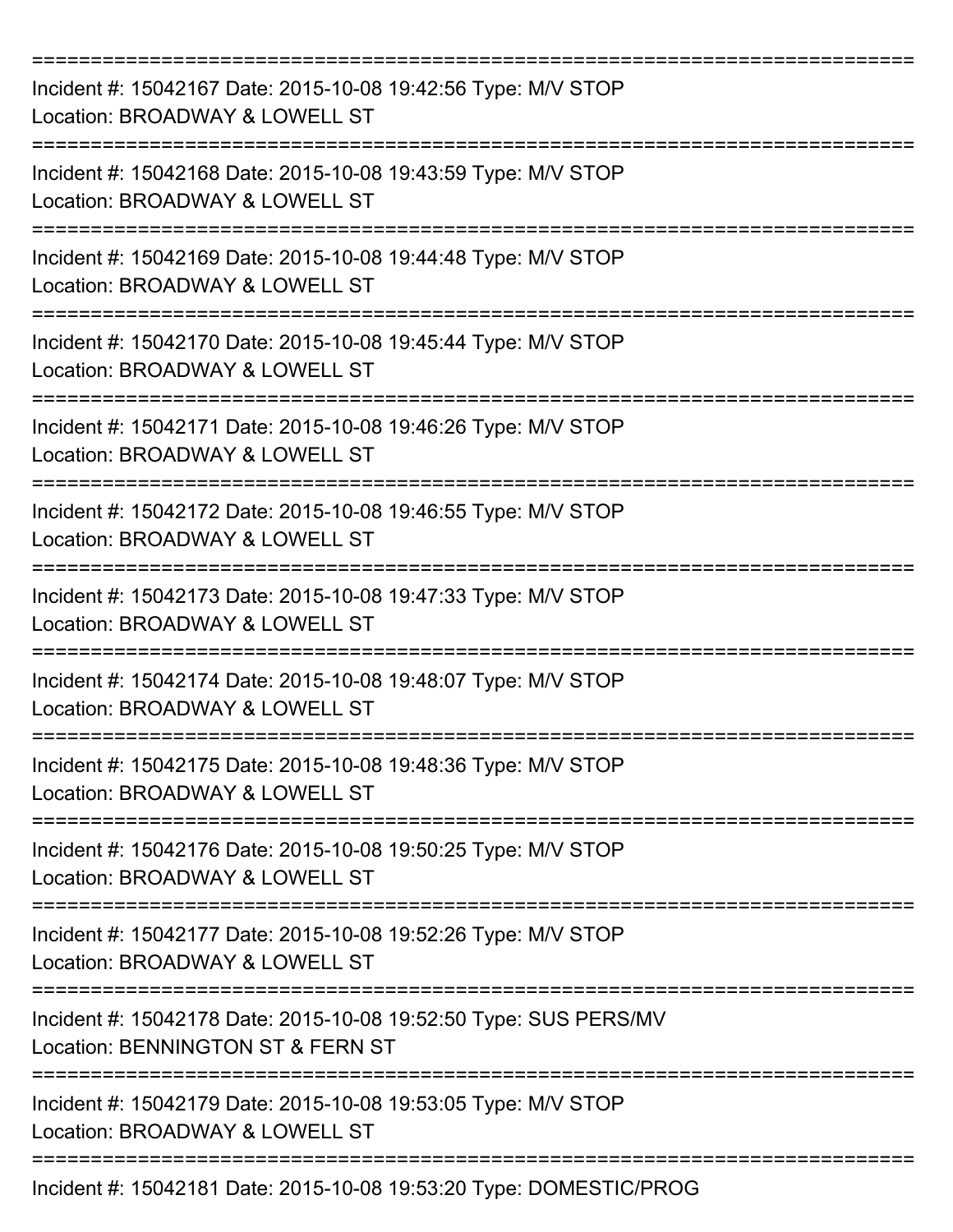| Incident #: 15042180 Date: 2015-10-08 19:53:39 Type: M/V STOP<br>Location: BROADWAY & LOWELL ST              |
|--------------------------------------------------------------------------------------------------------------|
| Incident #: 15042182 Date: 2015-10-08 19:54:10 Type: M/V STOP<br>Location: BROADWAY & LOWELL ST              |
| Incident #: 15042183 Date: 2015-10-08 19:54:50 Type: M/V STOP<br>Location: BROADWAY & LOWELL ST              |
| Incident #: 15042184 Date: 2015-10-08 19:55:23 Type: M/V STOP<br>Location: BROADWAY & LOWELL ST              |
| Incident #: 15042185 Date: 2015-10-08 19:55:56 Type: M/V STOP<br>Location: BROADWAY & LOWELL ST              |
| Incident #: 15042186 Date: 2015-10-08 20:11:31 Type: LOCKOUT<br>Location: 316 ESSEX ST #602 FL 6             |
| Incident #: 15042187 Date: 2015-10-08 20:16:52 Type: DEATH SUDDEN<br>Location: MANCHESTER & MAY<br>========= |
| Incident #: 15042188 Date: 2015-10-08 20:31:40 Type: AUTO ACC/NO PI<br>Location: BRIDGE / ANDOVER ST         |
| Incident #: 15042190 Date: 2015-10-08 20:33:09 Type: MISSING PERS<br>Location: 80 HOLLY ST                   |
| Incident #: 15042189 Date: 2015-10-08 20:33:15 Type: STOL/MV/PAS<br>Location: 90 LOWELL ST                   |
| Incident #: 15042191 Date: 2015-10-08 20:36:58 Type: ALARM/BURG<br>Location: 122 HANCOCK ST                  |
| Incident #: 15042192 Date: 2015-10-08 20:43:16 Type: MV/BLOCKING<br>Location: 24 BROOK ST                    |
| Incident #: 15042193 Date: 2015-10-08 20:48:06 Type: MEDIC SUPPORT<br>Location: 44 TOWER HILL ST FL 2        |
| Incident #: 15042194 Date: 2015-10-08 20:51:22 Type: M/V STOP                                                |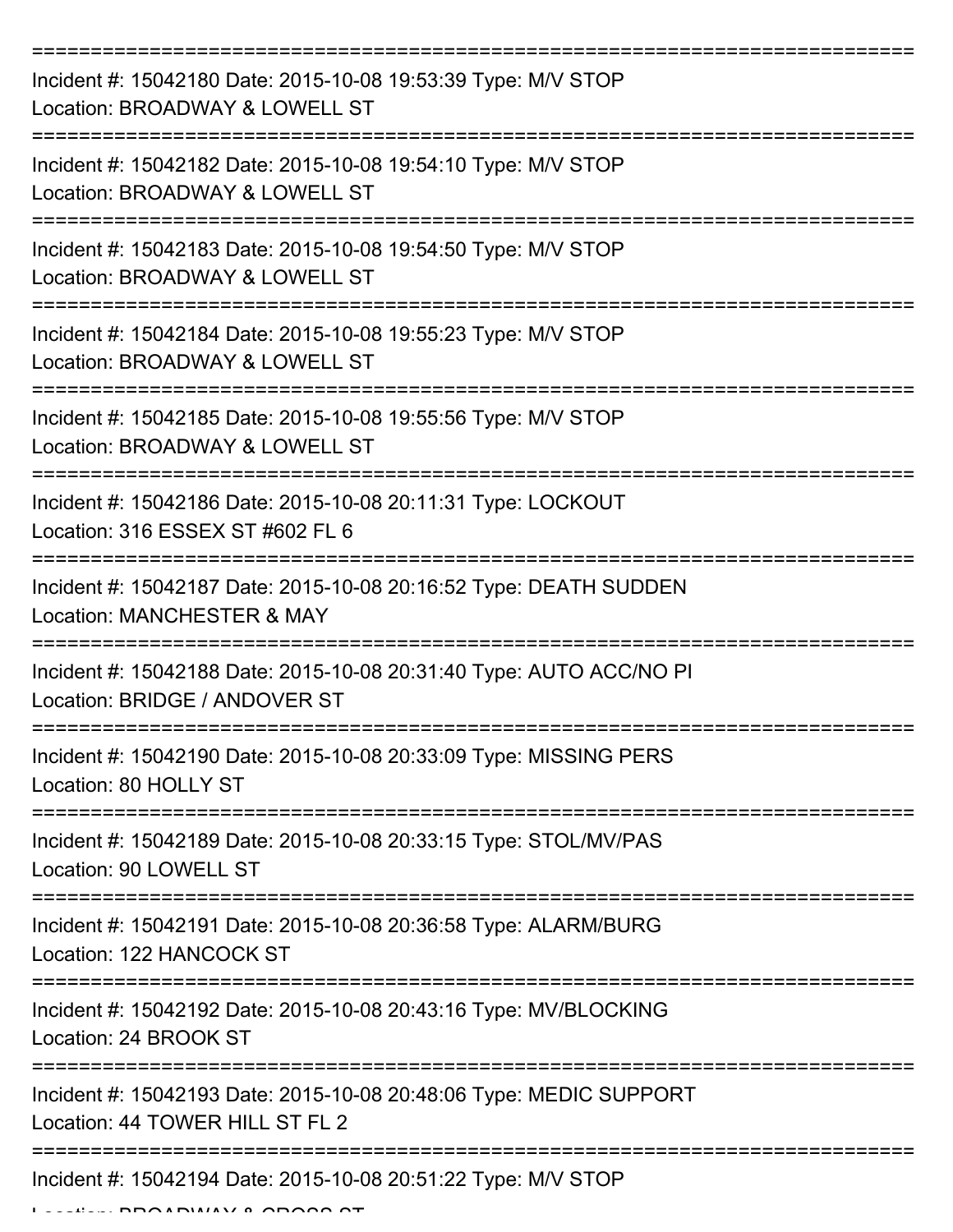| Incident #: 15042195 Date: 2015-10-08 21:09:17 Type: MEDIC SUPPORT<br>Location: 413 HAMPSHIRE ST                            |
|-----------------------------------------------------------------------------------------------------------------------------|
| Incident #: 15042196 Date: 2015-10-08 21:19:31 Type: HIT & RUN M/V<br>Location: 279 PARK ST                                 |
| Incident #: 15042197 Date: 2015-10-08 21:22:44 Type: M/V STOP<br>Location: MERRIMACK ST & S BROADWAY                        |
| ======================<br>Incident #: 15042198 Date: 2015-10-08 21:33:28 Type: A&B PAST<br>Location: 233 JACKSON ST #4 FL 1 |
| Incident #: 15042199 Date: 2015-10-08 21:55:06 Type: CK WELL BEING<br>Location: 4 CUSTER ST FL 3                            |
| Incident #: 15042200 Date: 2015-10-08 21:55:46 Type: LOCKOUT<br>Location: 130 NEWBURY ST FL 1                               |
| Incident #: 15042201 Date: 2015-10-08 21:59:38 Type: TOW OF M/V<br>Location: 150 PARK ST                                    |
| Incident #: 15042202 Date: 2015-10-08 22:14:51 Type: SUS PERS/MV<br>Location: ACTON ST & BROADWAY                           |
| Incident #: 15042203 Date: 2015-10-08 23:04:48 Type: M/V STOP<br><b>Location: MANCHESTER ST PARK</b>                        |
| Incident #: 15042204 Date: 2015-10-08 23:15:43 Type: MV/BLOCKING<br>Location: EUTAW ST & FERN ST                            |
| Incident #: 15042205 Date: 2015-10-08 23:20:30 Type: NOISE ORD<br>Location: 49 PHILLIPS ST FL 2                             |
| Incident #: 15042206 Date: 2015-10-08 23:29:23 Type: MEDIC SUPPORT<br>Location: 11 SUMMER ST #S511                          |
| Incident #: 15042207 Date: 2015-10-08 23:38:29 Type: UNWANTEDGUEST<br>Location: BIG N' BEEFY / 415 BROADWAY                 |
| Incident #: 15042208 Date: 2015-10-08 23:41:04 Type: M/V STOP                                                               |

Location: BRADFORD ST & BROADWAY